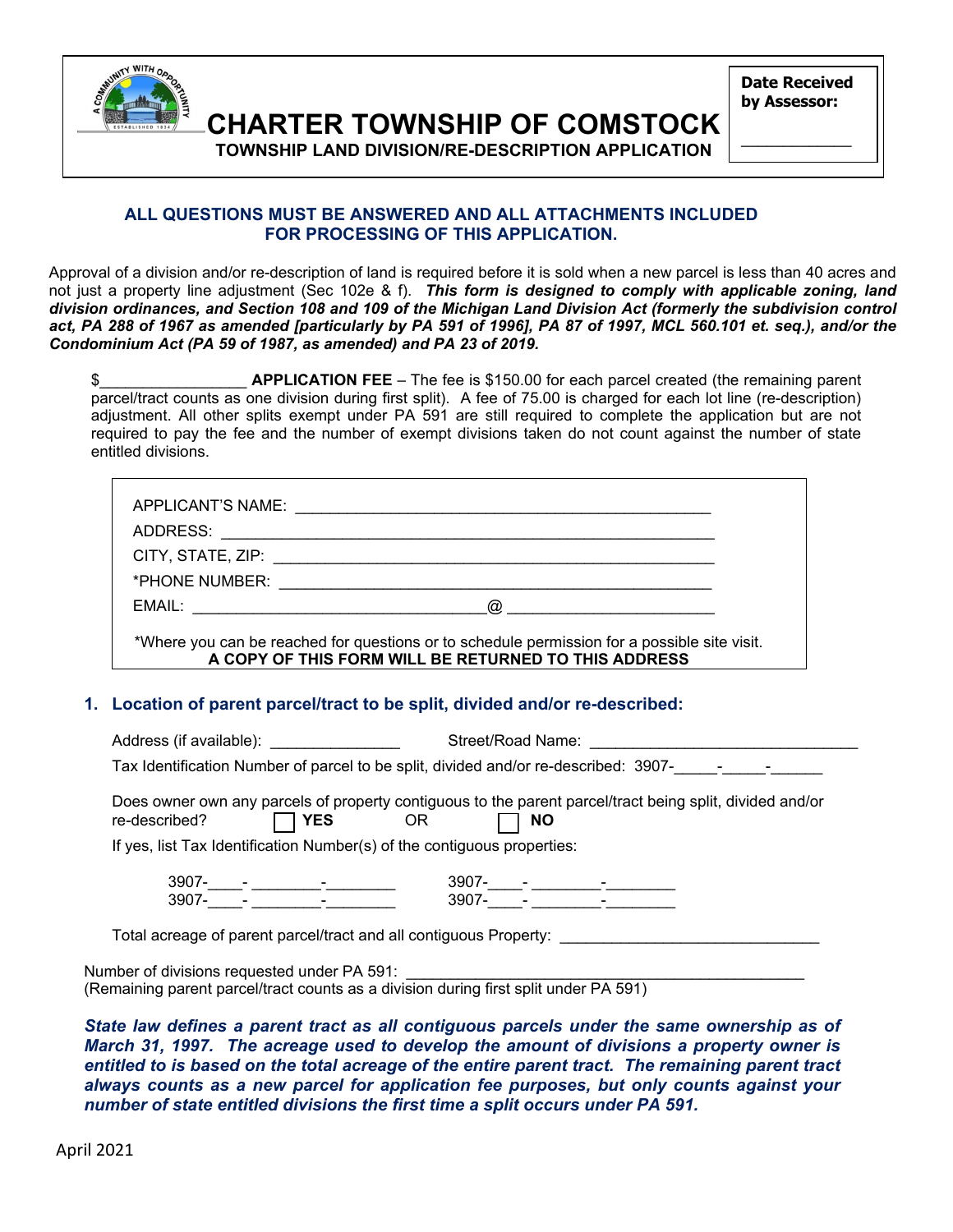### **2. Property Owner information:**

| Name:    | Phone: | - | $\overline{\phantom{0}}$ |
|----------|--------|---|--------------------------|
| Address: |        |   |                          |

#### **3. Attachments: All attachments must be included for application to be processed**.

Letter each attachment as shown here. Label each legal description to correspond with survey. A. A survey or map/drawing of parent parcel/tract drawn to a scale of 1"=20', 1"=50', 1"=100', 1"=200', 1"=400', or 1"=1000'. The scale used shall best represent the property and improvements. The survey or map/drawing will include the following:

- 1. Parent parcel/tract boundaries as of March 31, 1997.
- 2. All previous divisions that have occurred after March 31, 1997.
- 3. The labeled proposed divisions.
- 4. Dimensions of the proposed divisions.
- 5. Scaled location of any improvements (buildings, wells, septic systems, etc.).
- 6. Existing and proposed road right of ways.

All the legal descriptions for the newly created parcels will be labeled to correspond with the survey or map/drawing.

- B. A legal description for the entire parent parcel/tract, the newly created remaining parent parcel/tract, and all other newly created parcels.
- C. A completed Land Division Tax Payment Certification Form (from Kalamazoo County Treasurer's Office for divisions only). *https://www.kalcounty.com/treasurer/pdf\_files/Kalamazoo%20County%20Land%20Division%20Tax%20Payment%20 Certification%20Form.pdf*
- D. A completed Access Determination *for approval from the Road Commission of Kalamazoo County (Driveway Permit);*  https://www.kalamazoocountyroads.com/driveway.php

#### **4. Affidavit and permission for Comstock Charter Township, Kalamazoo County, and State of Michigan officials to enter the property for inspections:**

*I agree the statements made above are true, and if found not to be true this application and any approval will be void. Further I agree to comply with the conditions and regulations provided with this Division/Redescription Application. I understand this division or redescription conveys only certain rights under the applicable local land division ordinance, the local zoning ordinance, and the State Land Division Act (formerly the Subdivision Control Act, P.A. 288 of 1967, as amended ((particularly by P.A. 591 of 1996)), MCL 560.101 et. Seq.)), and/or the Condominium Act (P.A. 59 of 1987 as amended) and does not include any representation or conveyance of rights in any other statute, building code, zoning ordinance, deed restriction or other property rights.* 

*Township approval in no way guarantees the issuance of a building permit. If this Division/Redescription Application is approved, I understand Deeds, or Land Contracts representing the approved divisions may be required and recorded with the Register of Deeds, or any approval will be void.* 

*Property Owner(s) Signature* Date **Date** *Date* Date **Date Date** 

**\_\_\_\_\_\_\_\_\_\_\_\_\_\_\_\_\_\_\_\_\_\_\_\_\_\_\_\_\_\_\_\_\_\_\_\_\_\_\_\_\_\_\_\_\_\_\_\_\_\_ \_\_\_\_\_\_\_\_\_\_\_\_\_\_\_\_\_\_\_\_\_\_\_\_\_\_\_\_\_\_\_\_\_\_\_** 

**\_\_\_\_\_\_\_\_\_\_\_\_\_\_\_\_\_\_\_\_\_\_\_\_\_\_\_\_\_\_\_\_\_\_\_\_\_\_\_\_\_\_\_\_\_\_\_\_\_\_ \_\_\_\_\_\_\_\_\_\_\_\_\_\_\_\_\_\_\_\_\_\_\_\_\_\_\_\_\_\_\_\_\_\_\_**  *Property Owner(s) Signature* Date **Date 2 April 2 April 2 April 2 April 2 Date** Date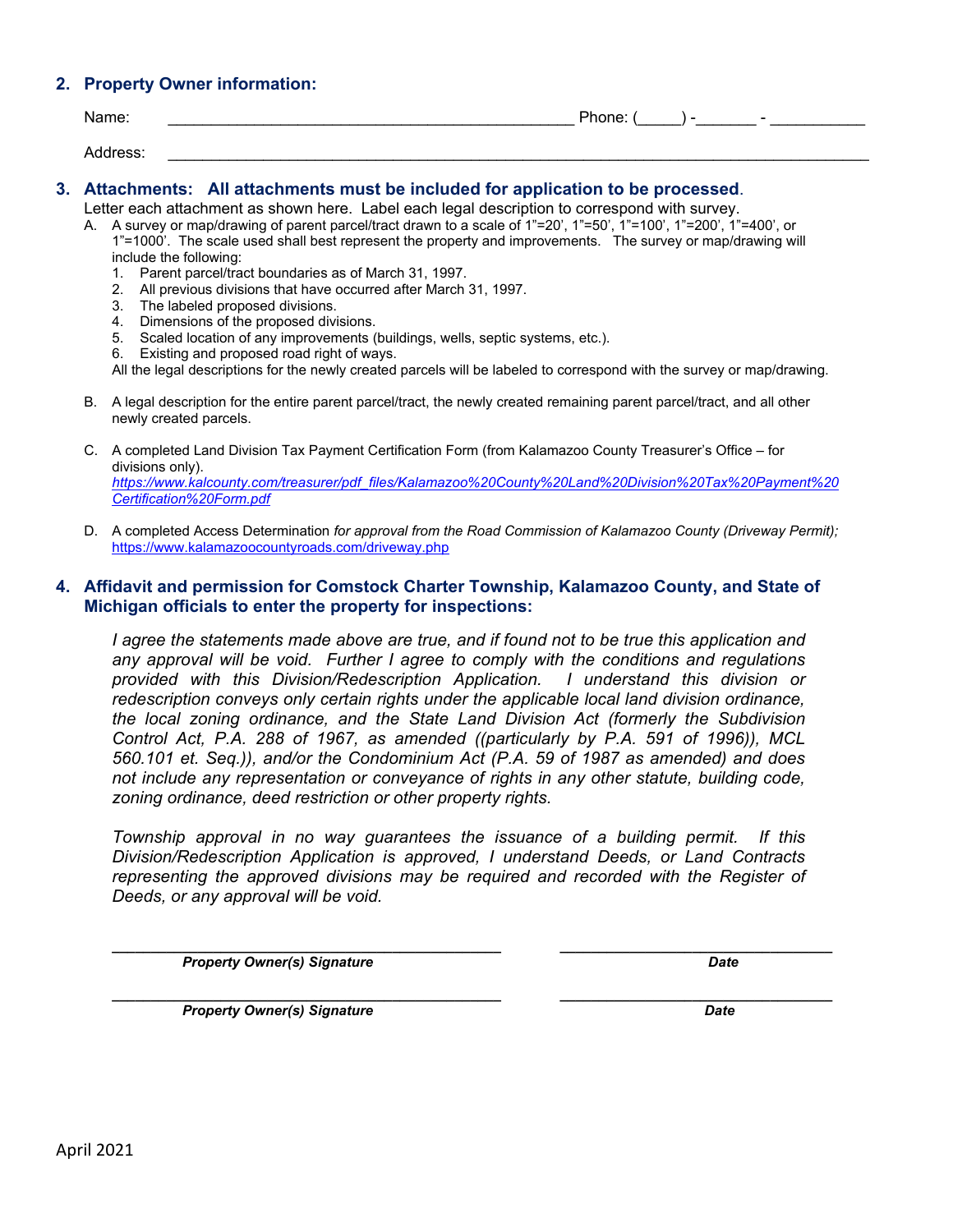# OFFICE USE ONLY. Please do not mark in boxes below.

| Number of splits allowed by statute: __________________ |             |
|---------------------------------------------------------|-------------|
|                                                         |             |
|                                                         |             |
| <b>Signature - Township Assessor</b>                    | <b>Date</b> |

# **Additional Township Review Comments:**

| <b>ZONING REVIEWED:</b>                                                                                                                                                                                                                 | <b>Reviewed</b>                                           |  |
|-----------------------------------------------------------------------------------------------------------------------------------------------------------------------------------------------------------------------------------------|-----------------------------------------------------------|--|
| Recommend Approval: ______                                                                                                                                                                                                              | Recommend Denial: _____________                           |  |
| Comments, if any <b>comments</b> of any <b>comments</b> of any comments of any comments of any comments of any comments of any comments of any comments of any comments of any comments of any comments of any comments of any comments |                                                           |  |
|                                                                                                                                                                                                                                         |                                                           |  |
|                                                                                                                                                                                                                                         |                                                           |  |
|                                                                                                                                                                                                                                         |                                                           |  |
|                                                                                                                                                                                                                                         |                                                           |  |
| Signature - Zoning Administrator                                                                                                                                                                                                        | <b>Date</b>                                               |  |
| <b>TREASURER'S REVIEW:</b>                                                                                                                                                                                                              | <b>Reviewed</b>                                           |  |
|                                                                                                                                                                                                                                         |                                                           |  |
|                                                                                                                                                                                                                                         | <u> 1980 - John Stone, Amerikaansk politiker (* 1980)</u> |  |
|                                                                                                                                                                                                                                         |                                                           |  |
| <b>TAXES CURRENT:</b>                                                                                                                                                                                                                   | <b>Example 18 YES</b><br><b>NO</b>                        |  |
| <b>Signature - Treasurer</b>                                                                                                                                                                                                            | <b>Date</b>                                               |  |